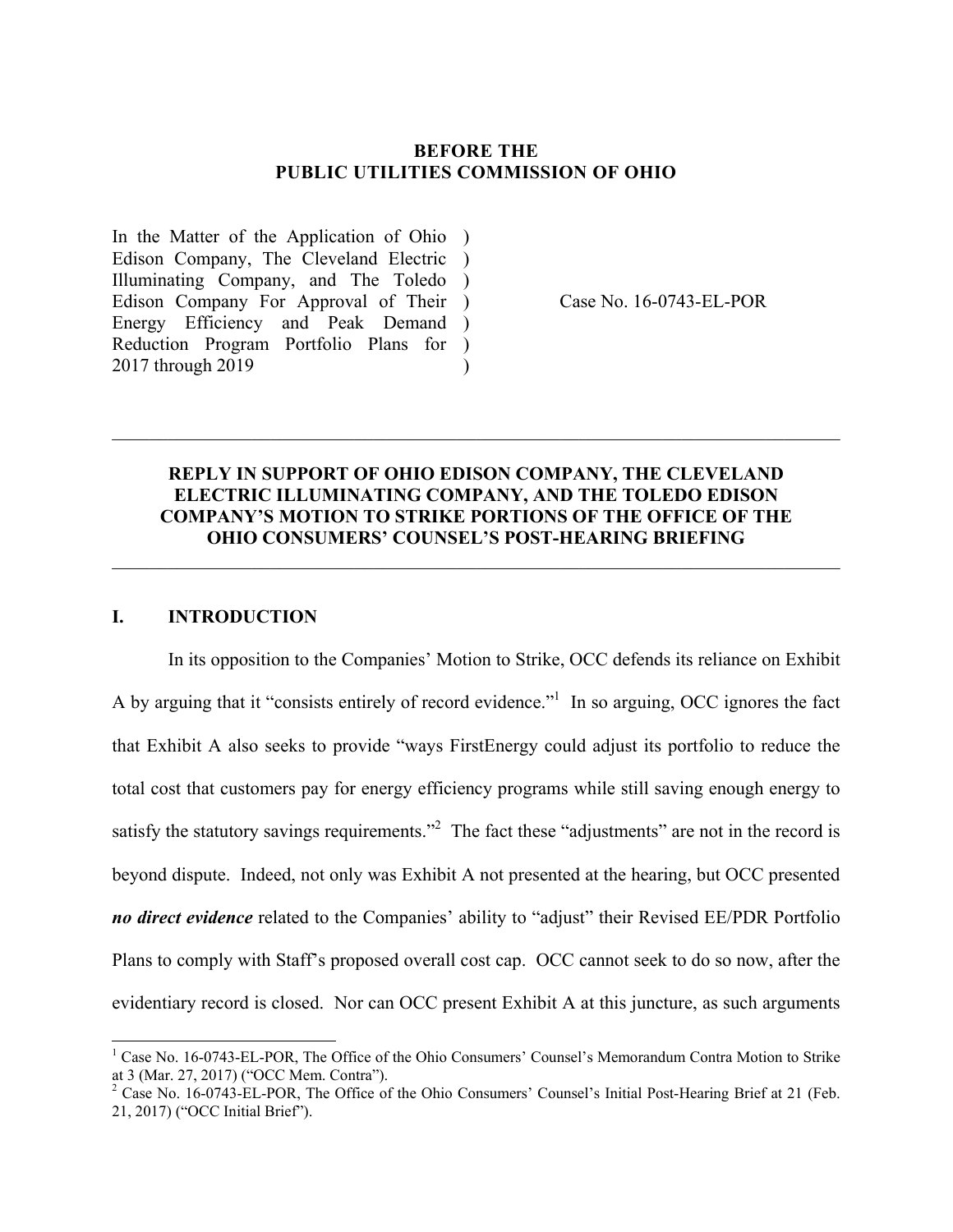constitute expert testimony that had to be filed in advance of the hearing.

 OCC also doubles down on its reliance on non-binding dicta as "sound regulatory policy" by asserting that the dicta is "persuasive authority."<sup>3</sup> OCC is wrong. The dicta is not "persuasive authority" because the Commission subsequently clarified on rehearing that "whether a similar cost cap should be included in [an]other electric distribution utility's EE/PDR program portfolio plan will only take place after a hearing on the matter"—a fact that OCC fails to acknowledge, let alone address.<sup>4</sup> The Commission's clarification makes sense, as the parties to the AEP EE/PDR proceeding did not offer any evidence or arguments about the enforceability, necessity, or fairness of Staff's cost cap proposal. Thus, OCC's references to the dicta are inappropriate.

Accordingly, the Commission should grant the Companies' Motion and strike the relevant portions of OCC's Post-Hearing Briefing.

#### **II. LAW & ARGUMENT**

#### **A. OCC's Reliance On Exhibit A Is Inappropriate.**

#### **1. OCC mischaracterizes Exhibit A.**

 OCC contends that its reliance on Exhibit A to its briefs is appropriate because Exhibit A "consists entirely of record evidence and simple calculations that derive from this evidence."<sup>5</sup> Specifically, OCC claims that its Exhibit A "comes directly from (coincidentally) Exhibit A to the Settlement in this case ("Settlement Exhibit A"), which was admitted into the record as Joint Exhibit 1.<sup>to</sup> OCC's arguments mischaracterize the scope and its use of its Exhibit A.

Initially, OCC's Exhibit A does not come "directly from" Settlement Exhibit A, as OCC

<sup>&</sup>lt;sup>3</sup> OCC Mem. Contra at 5-7.

<sup>&</sup>lt;sup>4</sup> Case No. 16-574-EL-POR, Entry on Rehearing at 3 (Feb. 8, 2017).

<sup>5</sup> OCC Mem. Contra at 3.

<sup>6</sup> *Id.* at 3-4.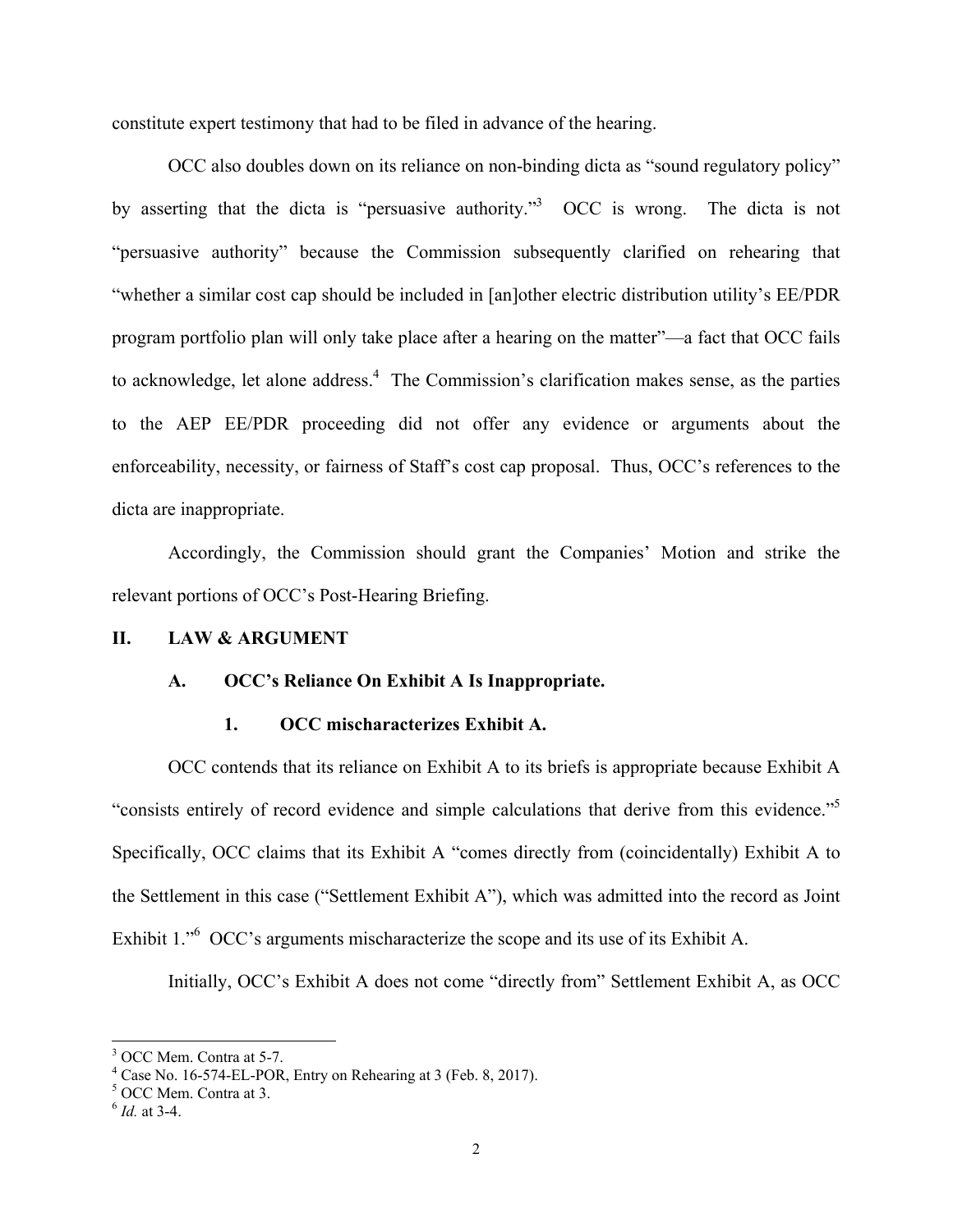suggests. Indeed, a simple comparison of the two exhibits highlights significant differences. For instance, when developing its Exhibit A, OCC: (i) deleted several columns (11 to be exact) from Settlement Exhibit A; (ii) added \$18,000,000 to the "Budget" column for the Companies' "Community Connections" sub-program; and, most significantly, (iii) added three "Scenarios" to Exhibit A, which reflect proposed programmatic changes and recommendations that were not introduced as evidence in this proceeding and are not reflected in admitted Settlement Exhibit  $A$ <sup>7</sup>. It is the after-the-fact elimination of information and the introduction of these proposed adjustments—and not the "\$/kWh numbers [that] are the result of simple division" as OCC claims<sup>8</sup>—that are improper. These deletions and proposed "Scenarios" are simply not in evidence. Thus, OCC's introduction of them through its Exhibit A is inappropriate.

 Moreover, because OCC's Exhibit A and its proposed "Scenarios" were never introduced at the hearing, the Companies did not receive the opportunity to explore how the proposed adjustments would have affected a number of metrics, including the TRC scores of the Revised EE/PDR Portfolio Plans, or whether the Companies could actually meet their statutory benchmarks under the alternative scenarios. Nor did the Companies receive the opportunity to test the nature of the modeling—if any—OCC conducted to support the recommendations included in its Exhibit A.

 The two thirty-year old cases OCC cites do not support its position. In Case No. 83-303- GE-COI, the Commission denied a motion to strike because the specific calculations and tables at issue were "*present in the record and . . . ha[d] been subject to extensive cross*examination.<sup>"9</sup> Here, that is not the case, as neither Exhibit A nor the three "Scenarios" OCC

<sup>7</sup> *Compare* OCC Initial Brief at Exhibit A *with* Joint Exhibit 1 at Exhibit A. 8

<sup>&</sup>lt;sup>8</sup> OCC Mem. Contra. at 4.

<sup>9</sup> *In the Matter of the Investigation into Long-Term Sols. Concerning Disconnection of Gas & Elec. Serv. in Winter Emergencies*, Case No. 83-303-GE-COI, 1984 WL 991349, at \*2 (Aug. 2, 1984) (emphasis added).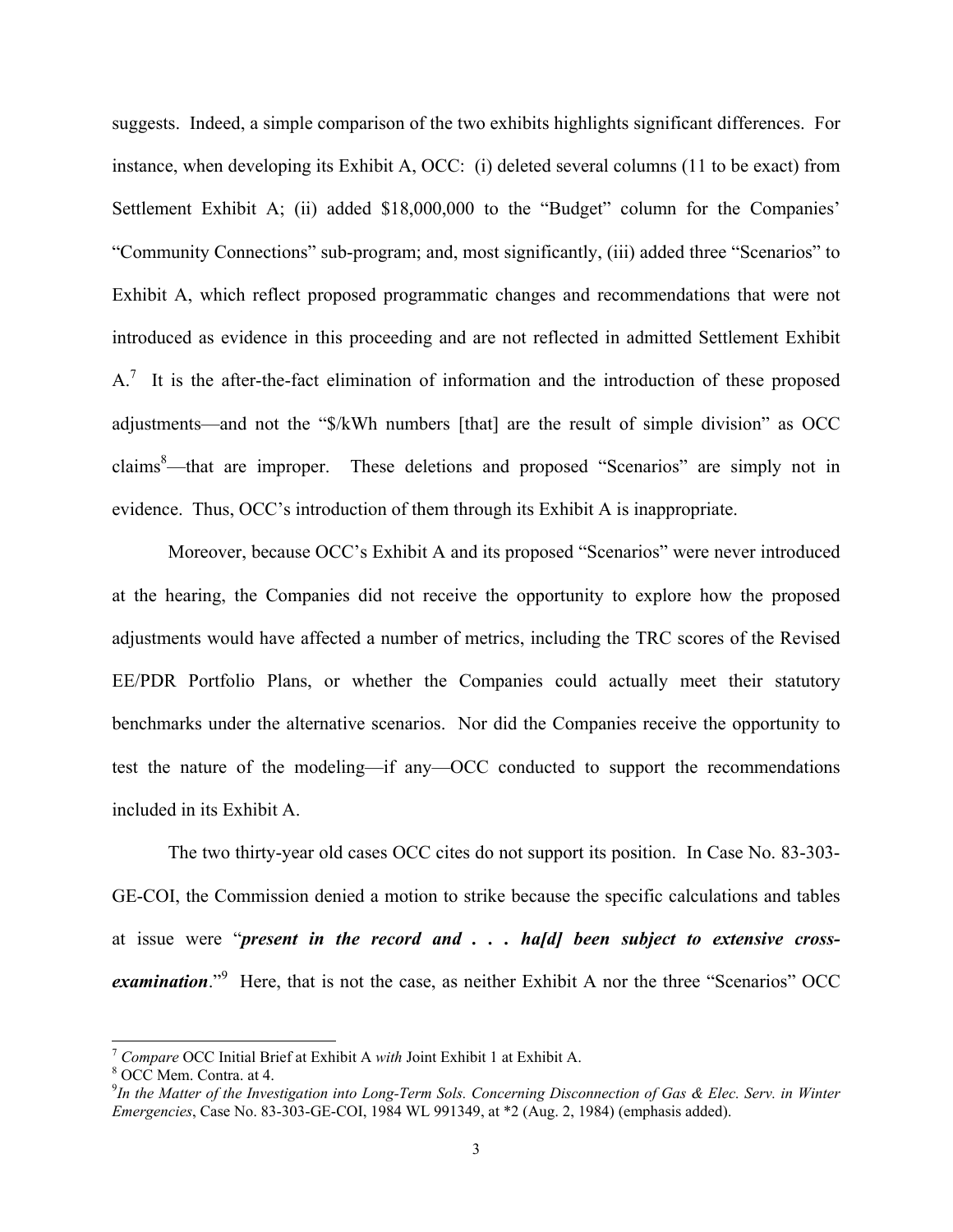recommends are in the record or have been subjected to cross-examination. Similarly, in Case No. 85-995-TP-AIR, the Commission denied a motion to strike because it was improperly raised in a reply brief and because the "simple mathematical calculations" at issue were based on testimony in the record.10 Again, that is not the case here, as the Companies have properly raised this issue in a motion to strike, and OCC's mathematical calculations are not the issue. The issue, rather, is OCC's belated introduction of an exhibit that recommends specific programmatic changes to the Companies' Revised EE/PDR Portfolio Plans. OCC cannot deny that those recommended adjustments are not in the record.

 In short, despite actively participating at the hearing in this proceeding, OCC chose not to introduce any direct evidence on "ways FirstEnergy could adjust its portfolio to reduce the total cost" of the Companies' portfolio plans so as to comply with Staff's proposed cost cap.<sup>11</sup> It cannot now bolster its argument through evidence that is not in the record.<sup>12</sup> If evidence were allowed "to be admitted in such a manner, any document in question would not be supported by testimony and the opposing party would have no opportunity to conduct cross-examination concerning the document or refute statements contained in the document."<sup>13</sup>

 Thus, the Commission should strike the portions of OCC's Post-Hearing Briefing that rely on or reference OCC's Exhibit A.

#### **2. Exhibit A is belated expert testimony.**

In its brief, OCC argues that "Exhibit A is not expert testimony" because it is merely

<sup>10</sup> *In the Matter of the Application of the Chillicothe Tel. Co. for an Increase in Its Rates & Charges for Tel. Serv.*, Case No. 85-995-TP-AIR, 1986 WL 1262033, at \*5, fn 1 (Nov. 12, 1986).

<sup>&</sup>lt;sup>11</sup> OCC Initial Brief at 21.

<sup>12</sup> *See In the Matter of the Application of Ohio Edison Company, The Cleveland Electric Illuminating Company, and The Toledo Edison Company for Authority to Provide for a Standard Service Offer Pursuant to R.C. 4928.143 in the Form of an Electric Security Plan*, Case No. 14-1297-EL-SSO, Opinion & Order, p. 37 (Mar. 31 2016) ("ESP IV March 31 Order").

<sup>&</sup>lt;sup>13</sup> See In the Matter of FAF, Inc., Notice of Apparent Violation and Intent to Assess Forfeiture, Case No. 06-0786-TR-CVF, Opinion & Order, p. 2 (Nov. 21, 2006) (granting motion to strike and holding that documents that are not part of the record may not be relied upon in post-hearing briefing).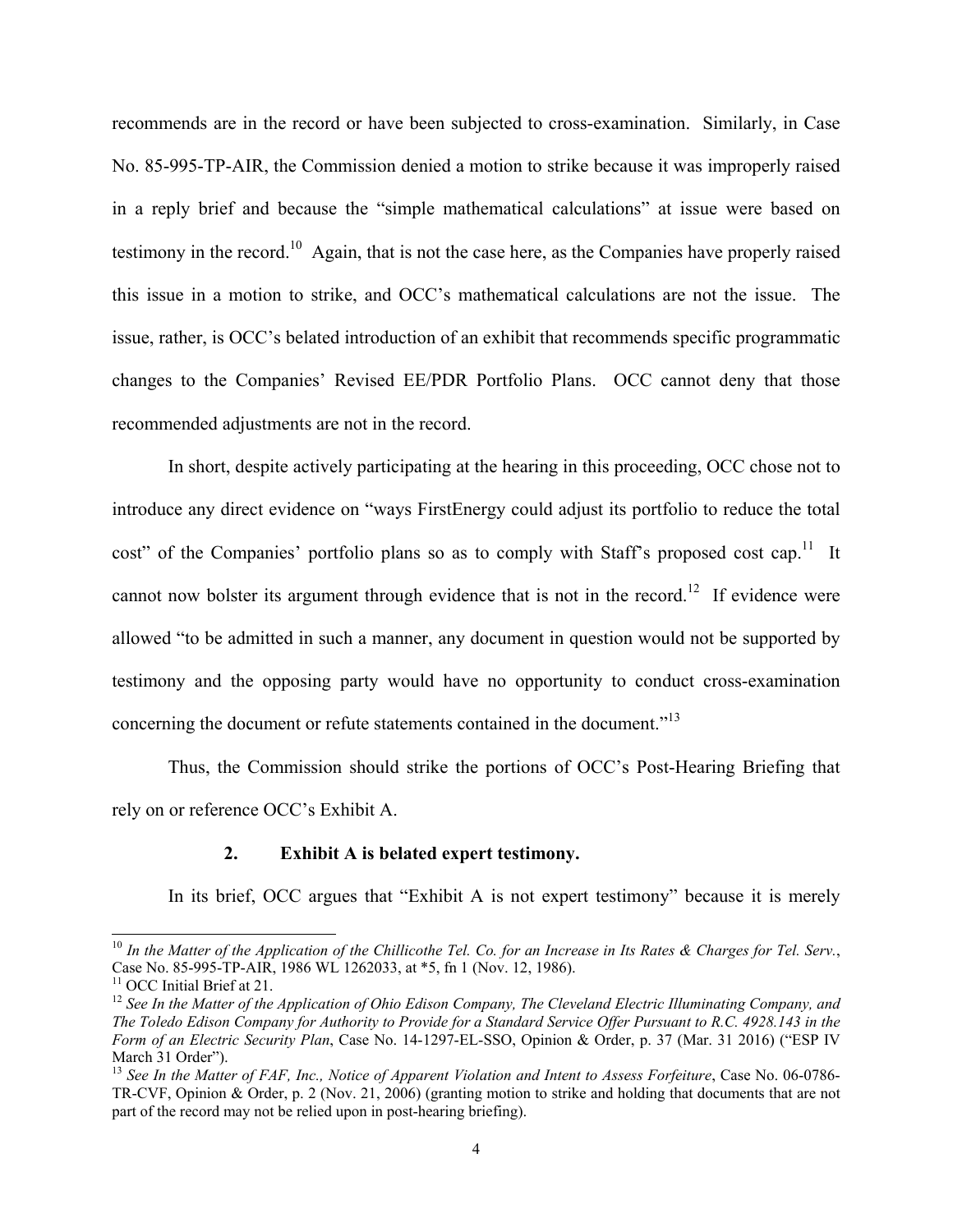"[s]ummarizing record evidence and performing basic math (addition and division) [that] do not require specialized knowledge, skill, experience, training, or education."<sup>14</sup> OCC misapprehends the Companies' position.

 As an initial matter, the "basic math" in Exhibit A is not the issue, as discussed above. In fact, nowhere in their Motion to Strike do the Companies attack the arithmetic OCC used when it created its Exhibit A. Accordingly, OCC's reliance on the *Madison* case is inapposite.15 Moreover, and contrary to OCC's assertions, OCC is not merely "summarizing record evidence" through its Exhibit A. Instead, OCC is setting forth *conclusions* and proposing *adjustments* to the portfolio plans for the first time through its briefs (relying solely on its Exhibit A), instead of through expert testimony as is required by Commission Rule.<sup>16</sup> Indeed, expert testimony is required when the subject matter at issue is "beyond the knowledge or experience possessed by lay persons" and when it requires "specialized knowledge."<sup>17</sup> Here, that is plainly the case.

 As explained in the Companies' Memorandum in Support, OCC is using its Exhibit A as the basis for unsupported determinations in its briefs that the Companies can simply "adjust" their portfolio plans to meet the proposed cost cap and their statutory obligations.<sup>18</sup> Those types of determinations, however, require expert testimony because they go "beyond the knowledge or experience possessed by lay persons" and because they require "specialized knowledge" regarding energy efficiency and related regulatory standards.<sup>19</sup> Indeed, adjusting an EE/PDR program portfolio plan goes well beyond basic math, as the precise impact of any programmatic changes cannot be ascertained without a remodeling of the plan in its entirety. The Commission

<sup>&</sup>lt;sup>14</sup> OCC Mem. Contra at 5.

<sup>&</sup>lt;sup>15</sup> *Id.*<br><sup>16</sup> *See* O.A.C. § 4901-1-29(A).<br><sup>17</sup> *See* OHIO R. EVID. 702(A), (B).<br><sup>18</sup> *See, e.g.*, OCC Initial Brief at 21; Case No. 16-0743-EL-POR, The Office of the Ohio Consumers' Counsel's Reply Brief at 3-4 (Mar. 3, 2017) ("OCC Reply Brief").

<sup>19</sup> *See* OHIO R. EVID. 702(A), (B).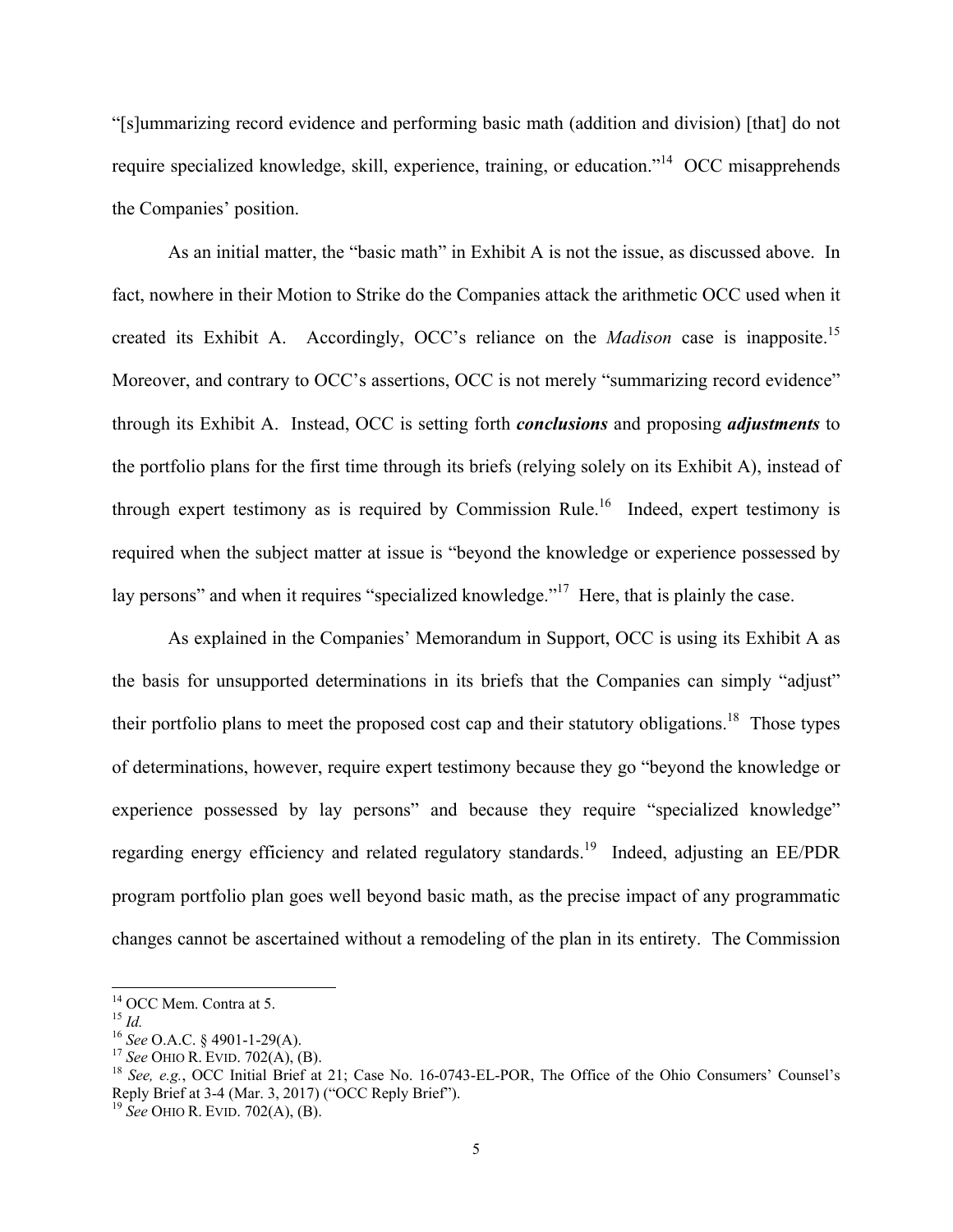must also be in a position to consider how the adjustments impact a number of metrics, including the TRC scores for the portfolio plans. These determinations, of course, are beyond the scope of a lay person's capabilities. It is precisely for this reason that the Companies provided specific expert testimony on the programmatic changes included in the Revised EE/PDR Portfolio Plans, as well as on the reasons why Staff's proposed cost cap is not viable under those Plans.<sup>20</sup>

 While OCC utilized Mr. Richard Spellman as an expert in this proceeding, it is undisputed that Mr. Spellman did not suggest, let alone explain, any specific programmatic adjustments the Companies should make to their Revised EE/PDR portfolio plans to comply with Staff's cost cap proposal. OCC's belated attempt to offer such expert testimony through its Exhibit A and related briefing at this juncture is thus inappropriate and would prejudice the Companies. As discussed above, the Companies did not receive an opportunity to conduct crossexamination on OCC's proposed adjustments or on the nature of any modeling OCC used to support the recommendations in its Exhibit A.

 Because OCC did not comply with the Commission's Rules on expert testimony, OCC's reliance on its Exhibit A and its related conclusions should be stricken.

### **B. OCC's Reliance On Non-Binding Dicta As "Sound Regulatory Policy" Is Improper.**

OCC first asserts that it "did not argue that the AEP order is binding on the PUCO in FirstEnergy's case."<sup>21</sup> While OCC did not use the word "binding" in its briefing, that was certainly the implication:

In AEP Ohio's case, the PUCO expressed a sound regulatory policy regarding energy efficiency that not only allows electric utilities in Ohio to offer significant, diverse portfolios of energy efficiency programs for their customers, but also

<sup>20</sup> *See* Companies' Exhibit 5, Case No. 16-0743-EL-POR, Supplemental Direct Testimony of Edward C. Miller (Dec. 8, 2016) ("Miller Supp. Testimony"); Companies' Exhibit 17, Case No. 16-0743-EL-POR, Rebuttal Testimony of Edward C. Miller (Jan. 27, 2017) ("Miller Rebuttal Testimony"). 21 OCC Mem. Contra. at 7.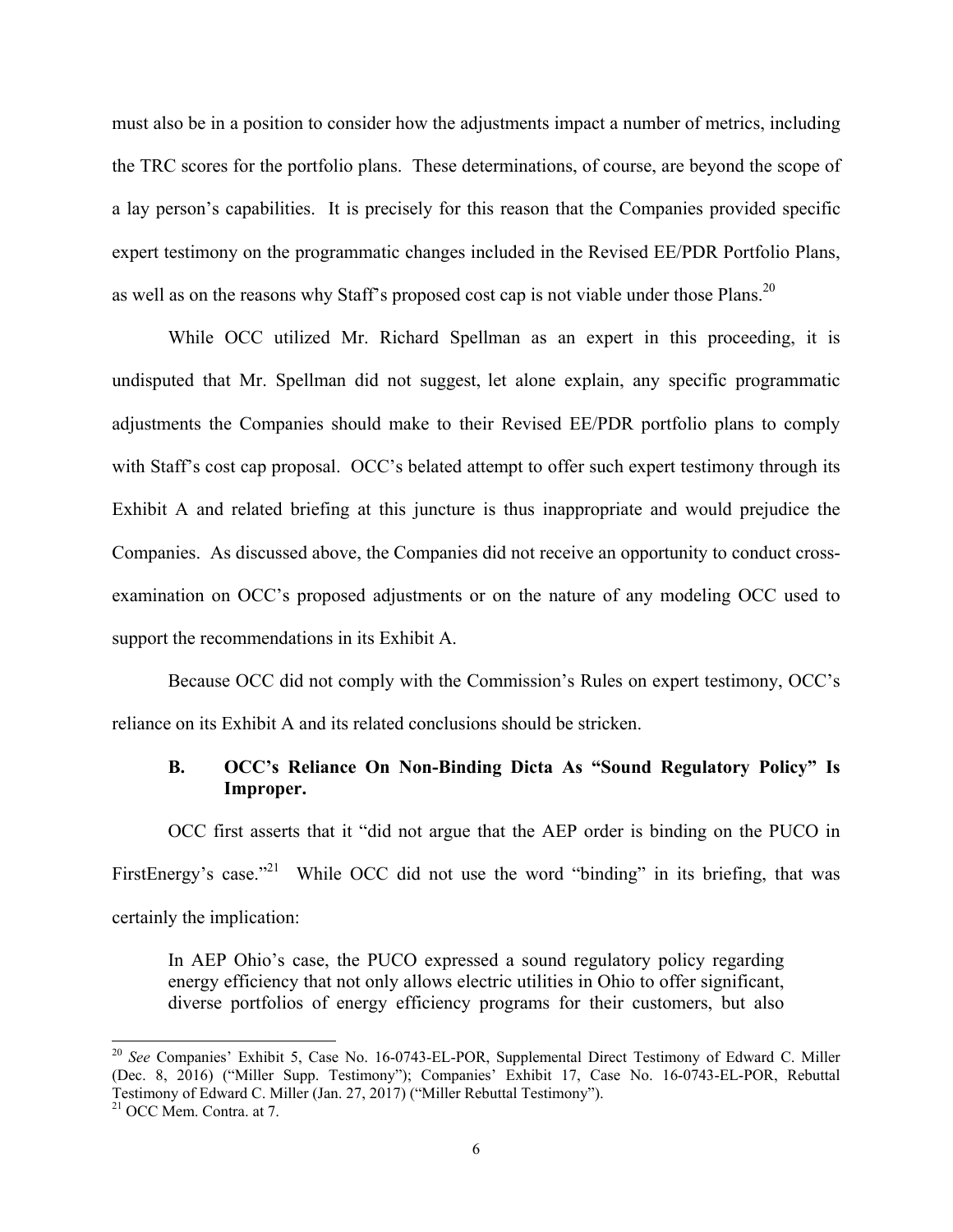protects customers from paying too much for energy efficiency. The PUCO *should not deviate from that policy* when deciding whether to approve FirstEnergy's Settlement.<sup>22</sup>

In fact, OCC expressly characterized the dicta as a Commission "ruling"—not as a judicial comment that lacks precedential authority.23

 Moreover, and quite tellingly, OCC omitted any explanation in its briefing that the language it was relying upon was clarified by the Commission in a subsequent entry on rehearing—indeed, OCC completely ignored the rehearing order. $^{24}$  Instead, OCC used the language at issue as the backbone of the introductory sections for both of its post-hearing briefs, despite previously arguing to the Commission that the same exact language was "*neither material . . . nor binding*."25

 OCC also argues that reliance on the language from the AEP order was appropriate because "[d]icta is persuasive authority."26 OCC goes too far—in fact, courts in Ohio routinely refuse to adhere to dicta.27 Even OCC's citation to the *Central Green* case (which actually refused to adhere to dicta) supports the conclusion that dicta should only be accorded weight when it is "sufficiently persuasive."<sup>28</sup> As Justice O'Donnell aptly stated, "[t]he problem with dicta, and a good reason that it should not have the force of precedent for later cases, is that when a holding is unnecessary to the outcome of a case, it may be made with less care and

 $22$  OCC Reply Brief at 1-2 (emphasis added).

<sup>&</sup>lt;sup>23</sup> OCC Initial Brief at 2.

<sup>&</sup>lt;sup>24</sup> Case No.16-574-EL-POR, Entry on Rehearing at 3 (Feb. 8, 2017).

<sup>&</sup>lt;sup>25</sup> Case No.16-574-EL-POR, OCC's Memo. Contra Environmental Intervenor's Application for Rehearing at 4 (Jan. 30, 2017) (emphasis added); *id.* at 5 ("Thus, by definition, *the Cost Cap Sentences are dicta* . . .") (emphasis added).

<sup>26</sup> OCC Mem. Contra. at 5.

<sup>27</sup> *See, e.g.*, *State ex rel. WBNS TV, Inc. v. Dues*, 101 Ohio St. 3d 406, 413, 805 N.E.2d 1116, 1124 (2004) ("[T]hat dicta is not persuasive."); *see also Havel v. Villa St. Joseph*, 131 Ohio St. 3d 235, 245, 963 N.E.2d 1270, 1279 (2012) (refusing to "follow out-of-context dicta as precedent"); *Williams v. Ward*, 18 Ohio App. 2d 37, 39, 246 N.E.2d 780, 781 (Ohio Ct. App. 1969) (holding that "dicta . . . need not be followed by any court in Ohio").

<sup>28</sup> *Cent. Green Co. v. U.S.*, 531 U.S. 425, 431 (2001) ("Accordingly, we disavow that portion of *James'* dicta.").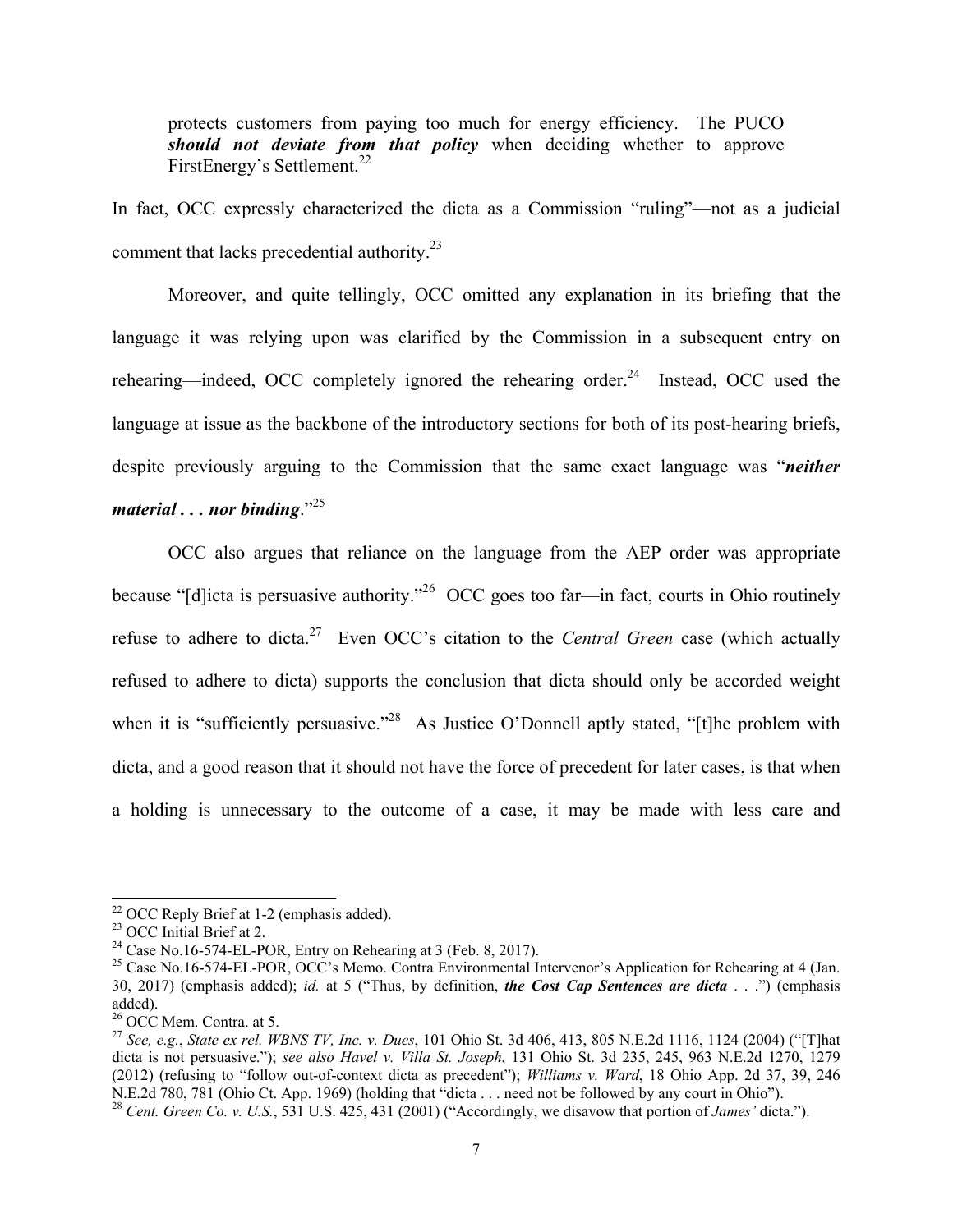thoroughness than if it were crucial to the outcome."29 That is precisely why courts are skeptical of following dicta where "the point at issue was not fully debated."30 That is the case here.

 Indeed, the Commission made the comment at issue in the AEP case without the benefit of the evidence presented in this proceeding. No party in that case presented testimony or evidence against Staff's overall cost cap proposal, as Staff itself was a signatory party to the unopposed stipulation in that case.<sup>31</sup> The Commission thus did not have the opportunity to address the issues presented in this case, let alone "fully debate" them. For example, the Commission did not receive the opportunity to consider the fact that Staff's proposed cost cap prejudices the Companies by permitting them to spend significantly less money for each kilowatt hour ("kWh") of energy saved compared to the other Ohio utilities.<sup>32</sup> The Commission also did not consider the unfairness associated with Staff's proposed 3% cost cap for the Companies while offering the other utilities higher percentages.<sup>33</sup> Nor has the Commission considered the inherent unfairness of using FERC Form 1, Page 300, Line 10 as the basis for Staff's proposed caps, which is highlighted by a comparison of the switch rates across Ohio's utilities, as well as by a comparison of the average revenue per kWh delivered across the utilities.<sup>34</sup> Put simply, the language at issue is not "sufficiently persuasive," as Staff's cost cap proposal was not "fully debated" in the AEP case.

 For these reasons, OCC's references to the Commission's dicta in the AEP proceeding and characterizations of the same as regulatory policy should be stricken.

l

<sup>29</sup> *State v. Bodyke*, 126 Ohio St. 3d 266, 286, 933 N.E.2d 753, 772 (O'Donnell, J., concurring in part and dissenting in part) (quoting *Bauer v. Garden City*, 163 Mich.App. 562, 571, 414 N.W.2d 891 (1987)).<br><sup>30</sup> Cent. Virginia Cmty. Coll. v. Katz, 546 U.S. 356, 356, 126 S. Ct. 990, 992 (2006) (citation omitted).<br><sup>31</sup> See generally Case

Company, and The Toledo Edison Company in Support of the Stipulation and Recommendation at 75-77 (Feb. 21, 2017) ("Companies' Initial Brief").

<sup>33</sup> *Id.* at 74-75. 34 *Id.* at 77-81.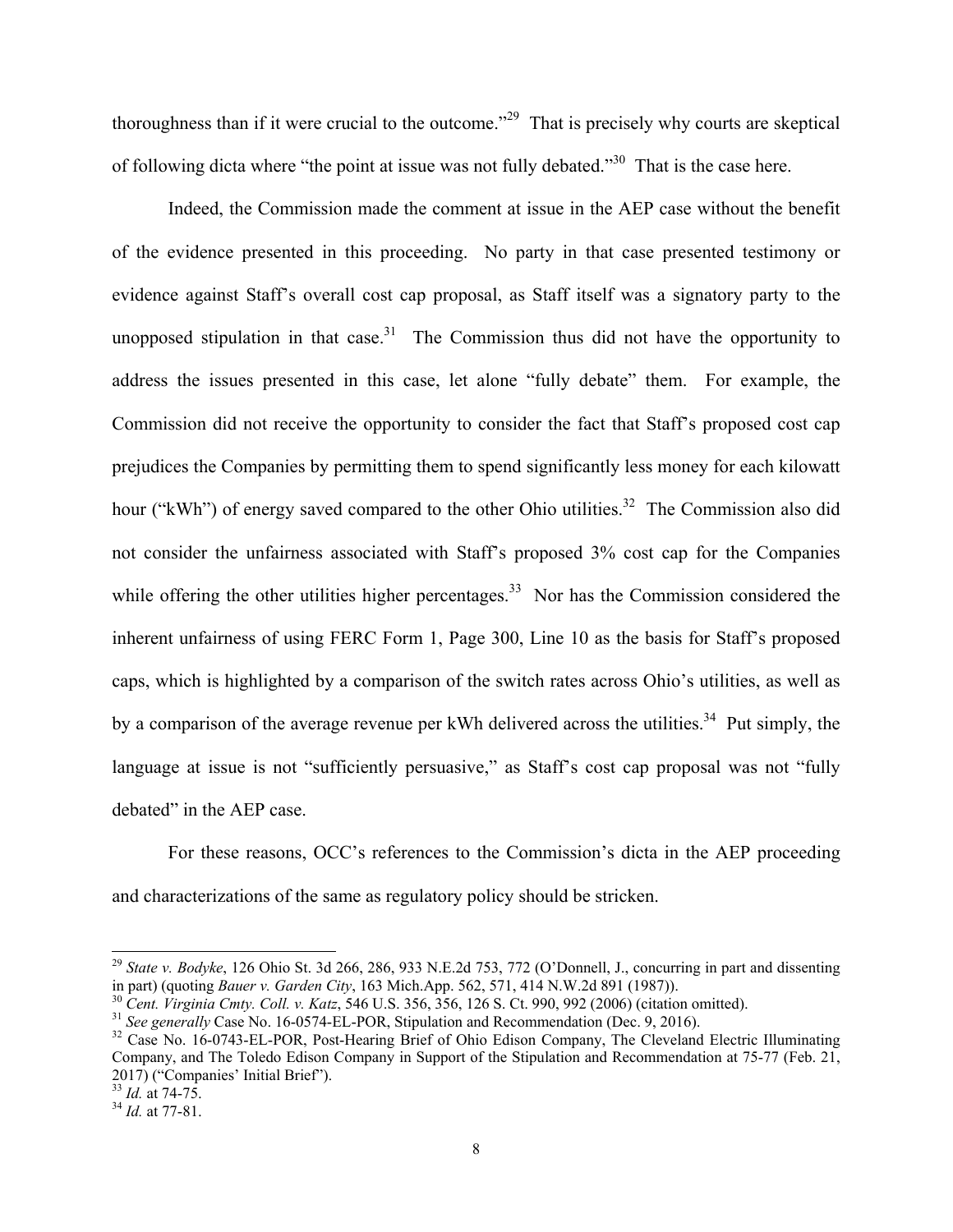### **III. CONCLUSION**

For the foregoing reasons, as well as for those set forth in the Companies' Motion to Strike and Memorandum in Support, the Companies respectfully request that the Commission grant the Companies' Motion by striking the following portions of OCC's Post-Hearing Briefing:

## **OCC's Initial Post-Hearing Brief:**

- 1. Exhibit A, titled "Potential Adjustments to Portfolio to Reduce Costs that Consumers Pay for Energy Efficiency Programs;"
- 2. Page 21, first full paragraph, beginning with "Exhibit A" and ending with " . . . to reduce costs"; and
- 3. Page 1, second paragraph, beginning with "Just last month" and continuing on Page 2, ending with " Consistent with this ruling."

## **OCC's Reply Brief:**

- 1. Page 3, second paragraph, beginning with "Exhibit A to OCC's" and continuing through the end of the paragraph on Page 4, ending with "99.6% of its statutory benchmark," including accompanying footnotes 6, 7, and 8; and
- 2. Page 1, second paragraph, beginning with "In AEP Ohio's" and continuing on Page 2, ending with " to approve FirstEnergy's Settlement."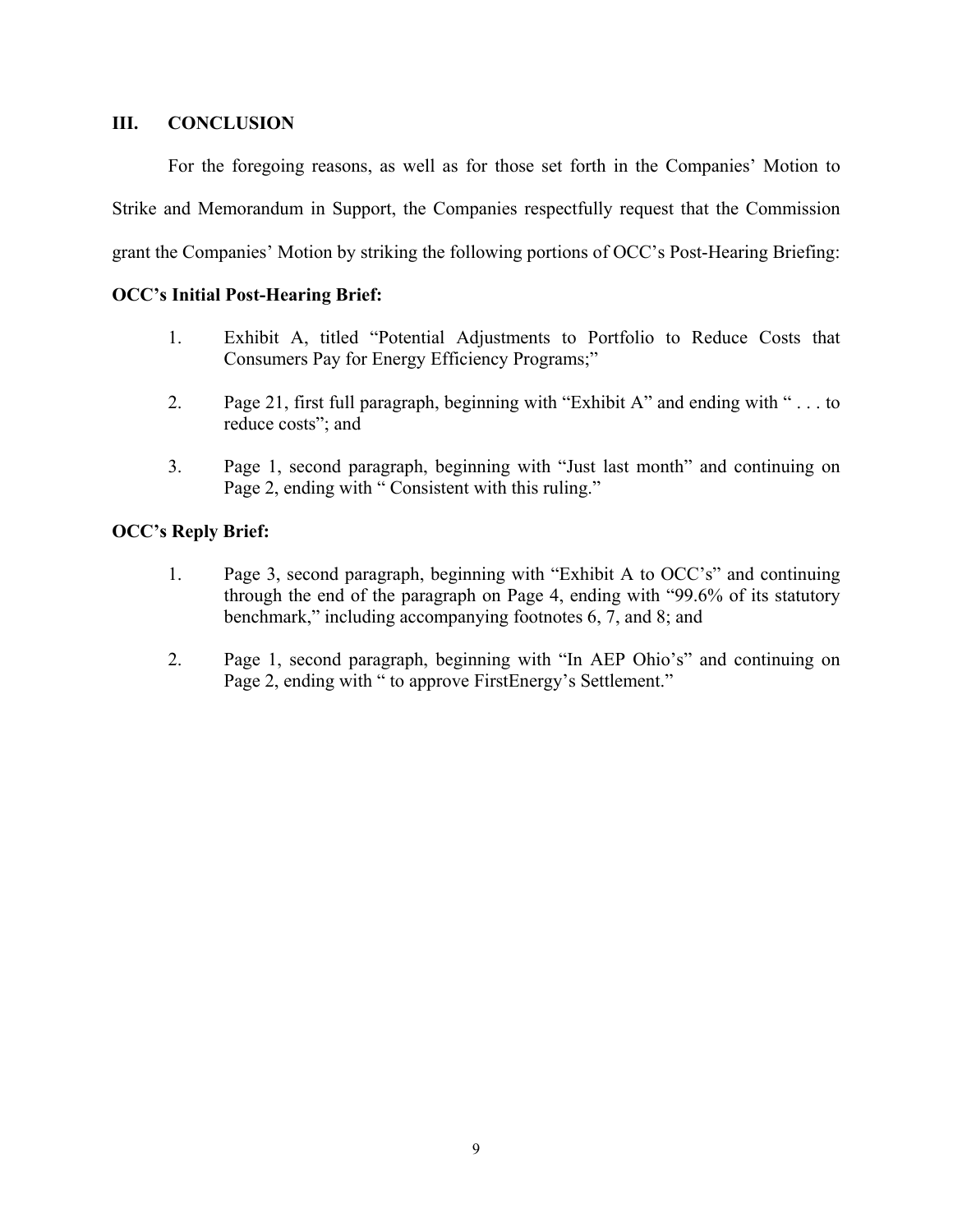April 3, 2017 Respectfully submitted,

*/s/ Erika Ostrowski .*

Carrie M. Dunn (#0076952) Counsel of Record Erika Ostrowski (#0084579) FirstEnergy Service Company 76 South Main Street Akron, Ohio 44308 Telephone: 330-761-2352 Facsimile: 330-384-3875 cdunn@firstenergycorp.com eostrowski@firstenergycorp.com

Kathy J. Kolich (#0038855) Kolich & Associates, LLC 1521 Hightower Drive Uniontown, Ohio 44685 Telephone: 330-316-2378 kjklaw@yahoo.com

Michael R. Gladman (#0059797) Sergio A. Tostado (#0088376) JONES DAY 325 John H. McConnell Blvd., Suite 600 Columbus, Ohio 43215 Telephone: 614-281-3865 Facsimile: 614-451-4196 mrgladman@jonesday.com stostado@jonesday.com

ATTORNEYS FOR OHIO EDISON COMPANY, THE CLEVELAND ELECTRIC ILLUMINATING COMPANY, AND THE TOLEDO EDISON COMPANY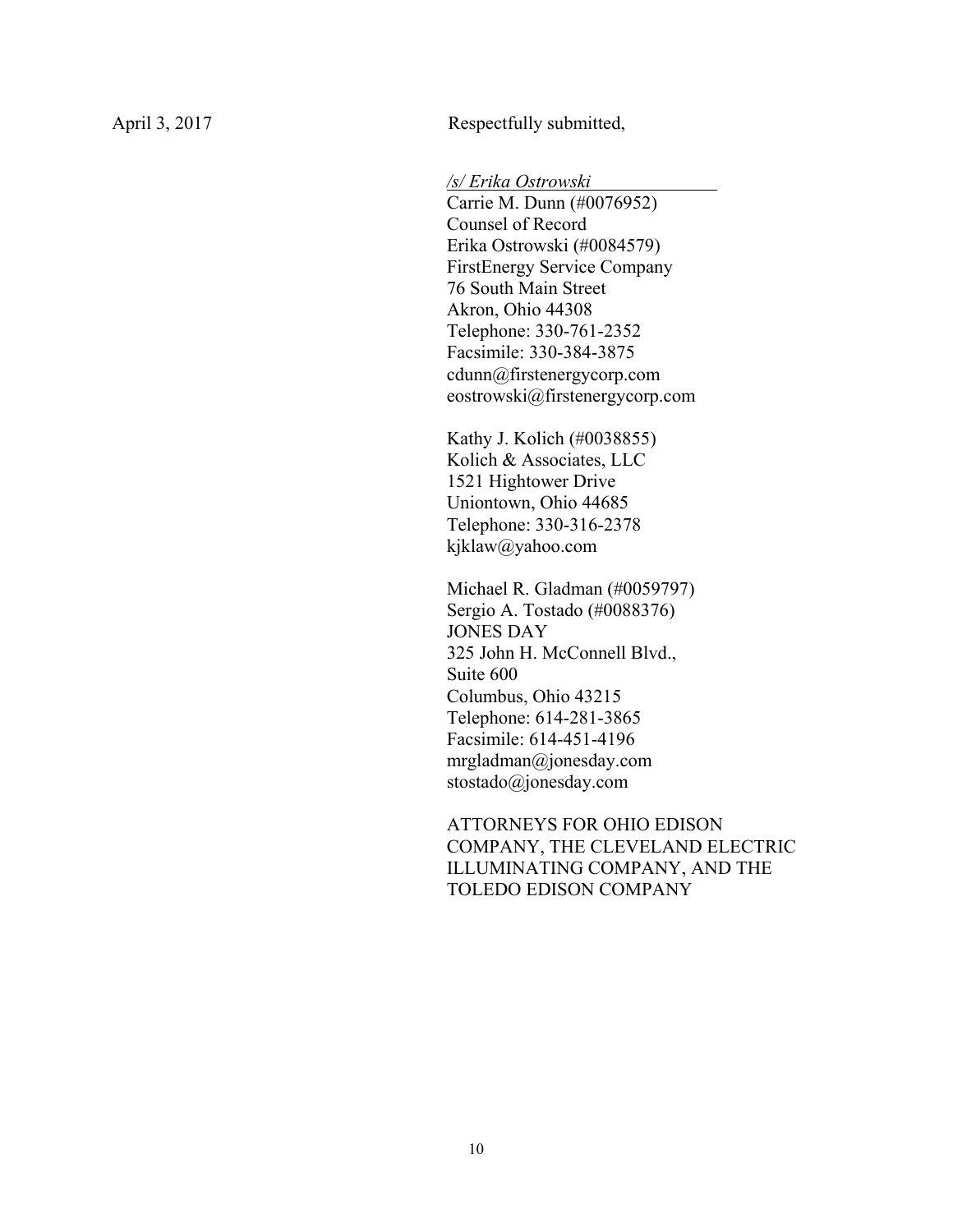## **CERTIFICATE OF SERVICE**

 I hereby certify that a copy of the foregoing *Reply in Support of Motion To Strike Portions Of The Office of the Ohio Consumers' Counsel's' Post-Hearing Briefing* will be served on this 3rd day of April, 2017 by the Commission's e-filing system to the parties who have electronically subscribed to this case and via electronic mail upon the following counsel of record:

| Colleen L. Mooney                          | Samantha Williams                           |
|--------------------------------------------|---------------------------------------------|
| cmooney@ohiopartners.org                   | swilliams@nrdc.com                          |
|                                            |                                             |
| Ohio Partners for Affordable Energy        | <b>Robert Dove</b>                          |
|                                            | rdove@attorneydove.com                      |
|                                            |                                             |
|                                            | Natural Resources Defense Council           |
|                                            |                                             |
| <b>Christopher Healey</b>                  | Kimberly W. Bojko                           |
| christopher.healey@occ.ohio.gov            | bojko@carpenterlipps.com                    |
|                                            |                                             |
| Dane Stinson                               | James Perko                                 |
| DStinson@bricker.com                       | perko@carpenterlipps.com                    |
|                                            |                                             |
| <b>Ohio Consumers' Counsel</b>             | Ohio Manufacturers Association Energy Group |
| Madeline P. Fleisher                       | Matthew R. Pritchard                        |
| mfleisher@elpc.org                         | mpritchard@mwncmh.com                       |
|                                            |                                             |
| Robert Kelter                              | Samuel Randazzo                             |
| rkelter@elpc.org                           | $sam@m$ wncmh.com                           |
|                                            |                                             |
| <b>Environmental Law and Policy Center</b> | Industrial Energy Users of Ohio             |
|                                            |                                             |
| Angela Paul Whitfield                      | Richard L. Sites                            |
| paul@carpenterlipps.com                    | ricks@ohanet.org                            |
|                                            |                                             |
| Counsel for The Kroger Company             | Matthew W. Warnock                          |
|                                            | mwarnock@bricker.com                        |
|                                            |                                             |
|                                            | Dylan F. Borchers                           |
|                                            | dborchers@bricker.com                       |
|                                            |                                             |
|                                            | Devin Parram                                |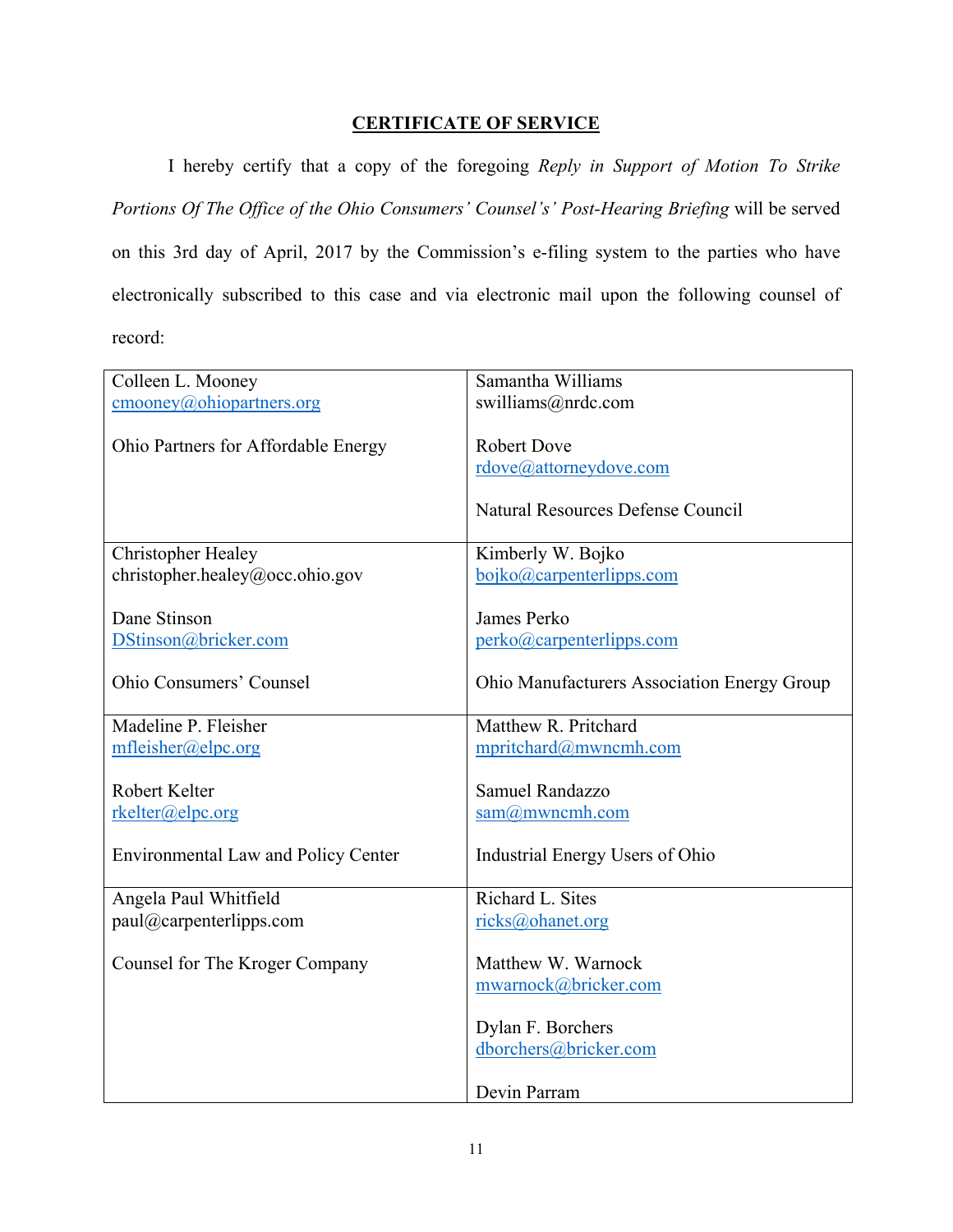|                                     | dparram@bricker.com                       |
|-------------------------------------|-------------------------------------------|
|                                     | Teresa Orahood                            |
|                                     | torahood@bricker.com                      |
|                                     | The Ohio Hospital Association             |
| Joseph E. Oliker                    | Trent A. Dougherty                        |
| joliker@jgsenergy.com               | tdougherty@theoec.org                     |
| <b>IGS</b> Energy                   | Miranda Leppla<br>mleppla@theoec.org      |
|                                     | Ohio Environmental Council                |
| John Finnigan                       | Christopher J. Allwein                    |
| jfinnigan@edf.org                   | callwein@keglerbrown.com                  |
| <b>Environmental Defense Fund</b>   | Energy Management Solutions, Inc.         |
| Joel E. Sechler                     | Natalia Messenger                         |
| sechler@carpenterlipps.com          | Natalia.Messenger@ohioattorneygeneral.gov |
| Gregory J. Poulos                   | John Jones                                |
| Gpoulos@enernoc.com                 | john.jones@ohioattorneygeneral.gov        |
| EnerNOC, Inc.                       | Ohio Attorney General for PUCO Staff      |
| Debra Hight                         |                                           |
| Debra.Hight@puc.state.oh.us         |                                           |
| Vesta Miller                        |                                           |
| Vesta.Miller@puc.state.oh.us        |                                           |
| Sandra Coffey                       |                                           |
| Sandra.Coffey@puc.state.oh.us       |                                           |
| Public Utilities Commission of Ohio |                                           |

# */s/ Erika Ostrowski*

An Attorney for Applicant Ohio Edison<br>Company, The Cleveland Electric Cleveland Electric Illuminating Company, and The Toledo Edison Company